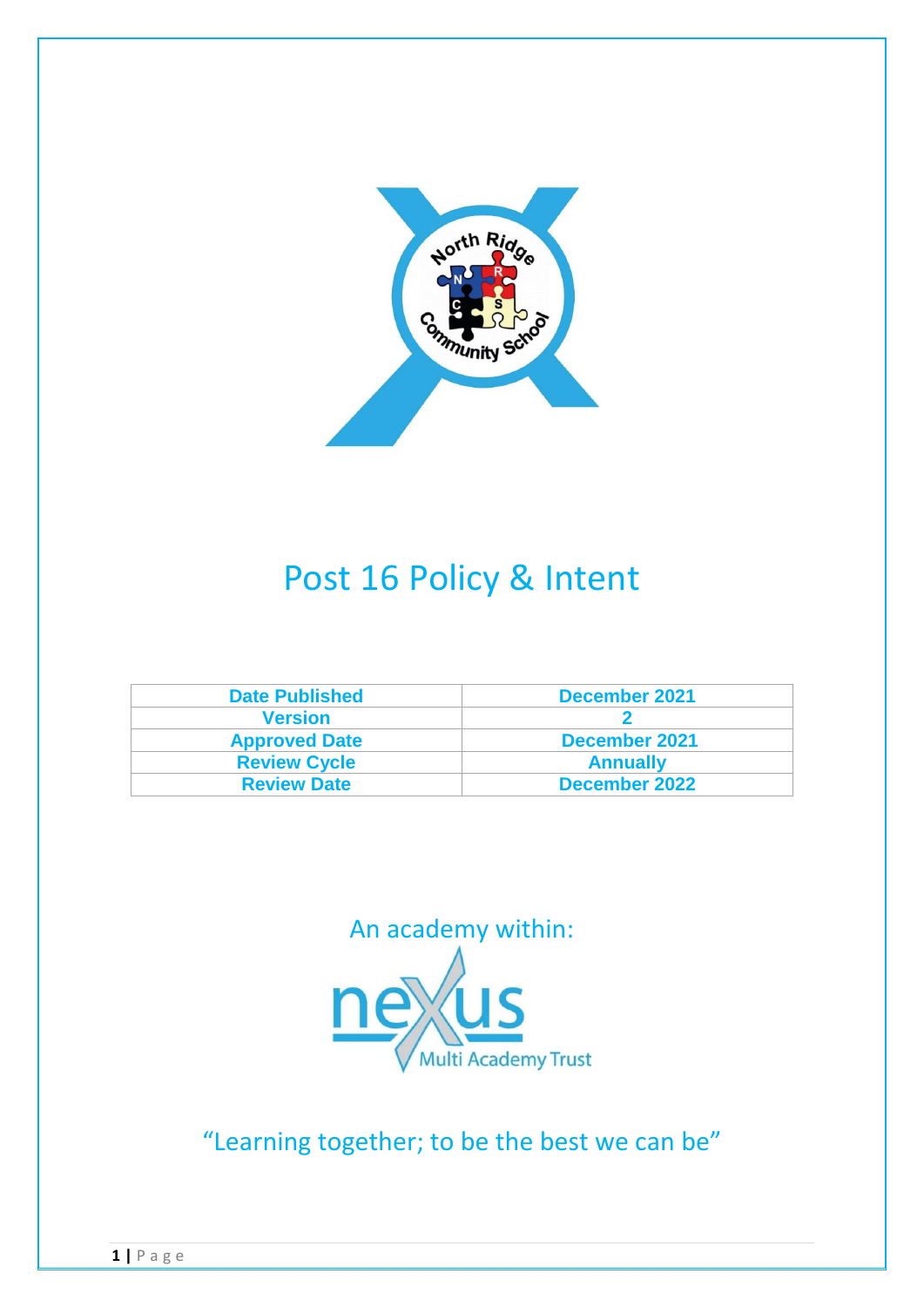At North Ridge Community School, the learners are at the heart of all we do and we strongly believe it is our responsibility to provide a place where everyone feels welcome, secure and highly valued and promote this through our SHINE values. Therefore, we ensure all learners in the Post 16 department understand how to be: **S**AFE, **H**EALTHY, INDEPENDENT, NURTURED (and to) **E**XCEED EXPECTATIONS.

North Ridge Community School reviews learners' Education, Health and Care Plans (EH&CP) on entry to Post 16. This is to ensure they are an accurate reflection of an individual's needs and creates their pathway for life after Post 19. The Post 16 offer is designed around 4 Preparing for Adulthood Pathways: Health, Employment, Independent Living and Community Inclusion.

# **INTENT**

The Post 16 curriculum is designed to build on learner's prior knowledge and to equip them for a future where they are fulfilled and valued contributors to their community. As such, the focus is firmly on further developing the application of skills and knowledge needed for: further education, entering employment, living independently, and building positive relationships with others. The core goal of the Post 16 offer at NRCS is to prepare learners for adulthood. Our ambition is to prepare our learners for a fulfilling and successful adulthood; enabling them to actively make a difference in their communities and their own lives.

We support our learners to develop their practical and academic learning skills. We facilitate emotional resilience and promote community connections that will give them the best possible opportunities to find employment, live with independence and engage positively in their community. We teach our learners to live healthily and that includes both physically and emotionally. These aims correspond directly to the 'Preparing for Adulthood' directives from the Send Code of practice. Our target is for all students to make outstanding progress according to their own individual needs, strengths and aspirations; and to hone the life-long learning skills that will enable them to continue to succeed beyond their time in formal education.

### **IMPLEMENTATION**

The Post 16 phase of learning is modelled on two pathways. And thus, learners entering post 16 are assessed from evidence provided in EH&CP documents, their annual review, and initial assessments to decided which pathway is most suitable. Each pathway is designed to build upon and extend learners' previous knowledge. Please see link to rolling programme of study.

 **Pathway 1** is structured around learners who are studying for formal accreditation, to prepare them for further education or employment. These learners focus on developing their skills for work and study so that they are able to leave ready and prepared with the qualifications for their desired career route. At points through this pathway these learners will experience different voluntary employment opportunities. These include in house or external options to ensure they are fully informed of future careers options.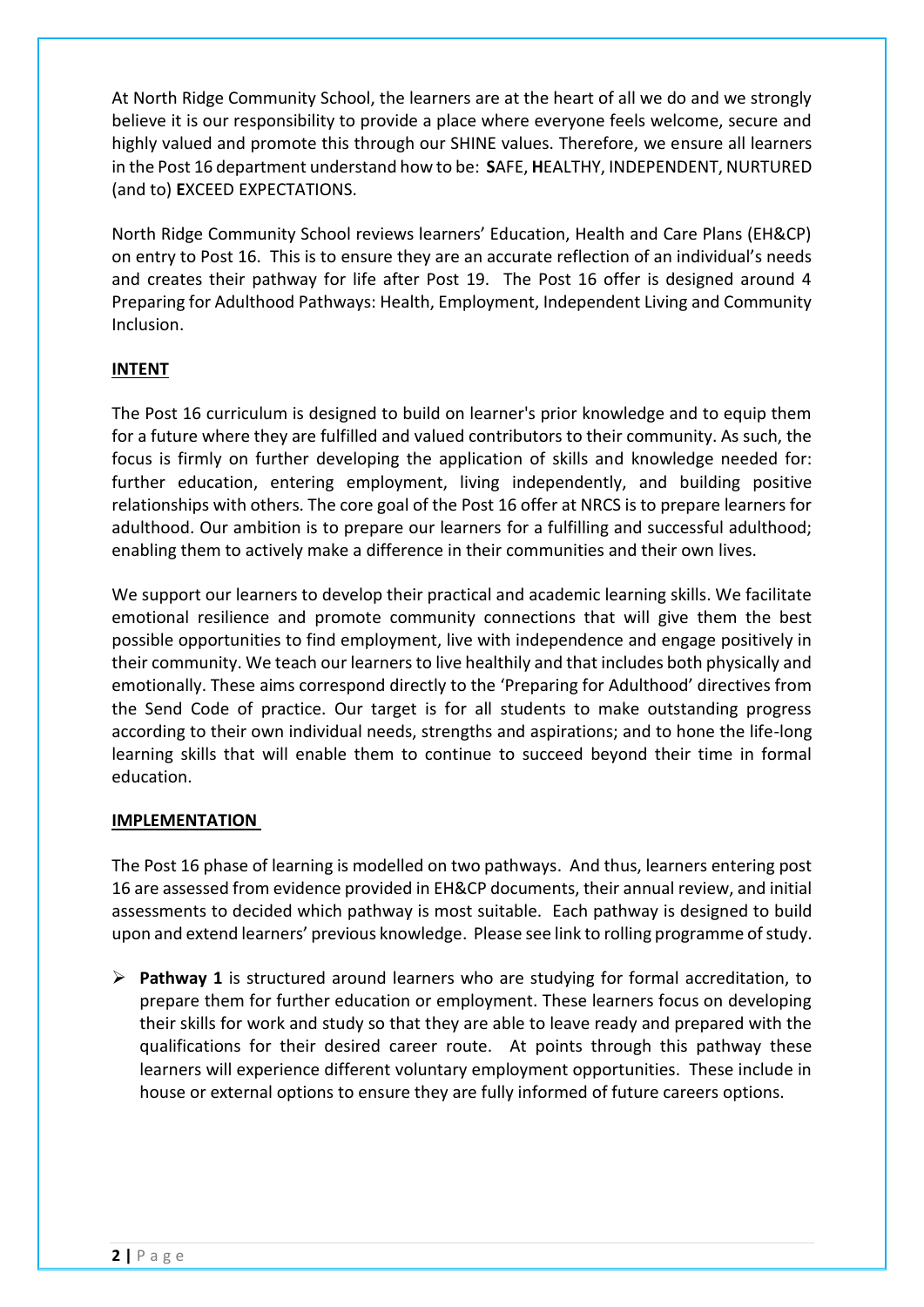**Pathway 2** focusses on independence and life skills. These learners spend most of their time developing skills for independence, further study and working life if this is appropriate. Learners follow a personalised whole school Maths, English, RSE and Wellbeing curriculum. They are assessed using differentiated steps from a variety of Transferable Skills for each subject. The continuation of these curriculum subjects are tracked using our in house solar assessment system. At points throughout this pathway these learners will also experience different voluntary employment options as mentioned above. Thus ensuring learners leave Post 16 being as independent as possible with appropriate life skills that lead to their next steps This may be: entry into further education, voluntary or supported employment.

## **Post-16 Pathways**

| Pathway 1                                  | Pathway 2                                  |
|--------------------------------------------|--------------------------------------------|
| FS English E1-L2                           | <b>Practical Maths</b>                     |
| FS Maths E1-L2                             | <b>Practical English</b>                   |
| FS ICT E3-L2                               | Personal Progress (employment,             |
|                                            | independent living, good health &          |
|                                            | community inclusion)                       |
| Personal Development & Employability       | Careers                                    |
| <b>Skills</b>                              |                                            |
| Personal & Social Development              | Enterprise                                 |
| Enterprise                                 | Sport                                      |
| <b>Work Experience</b>                     | Wellbeing                                  |
| <b>RSE</b>                                 | <b>RSE</b>                                 |
| Wellbeing                                  | Options (Outdoor Learning/Creativity/DofE) |
| Sport                                      | <b>Travel Awareness/Training</b>           |
| Options (Outdoor Learning/Creativity/DofE) |                                            |
| <b>Travel Training</b>                     |                                            |

### **Accreditation:**

Students at North Ridge will have the opportunity to work towards achieving the following qualifications:

- $\triangleright$  Functional Skills in English and Maths (E1-L2)
- $\triangleright$  Functional Skills in ICT (E1-L2)
- $\triangleright$  Open Awards Entry Level Award/Certificate in Skills for Travelling in the Community
- Open Awards Entry Level Award/Certificate in Skills for Travelling Independently
- Prince's Trust Award/Certificate in Personal Development and Employability Skills (PDE) (E3-L2)
- $\triangleright$  Asdan Personal and Social Development (PSD) (E3-L2)
- $\triangleright$  Asdan Personal Progress (Award to Diploma)
- $\triangleright$  Duke of Edinburgh Bronze, Silver and Gold
- $\triangleright$  Sports Leader Award (L1-L2)